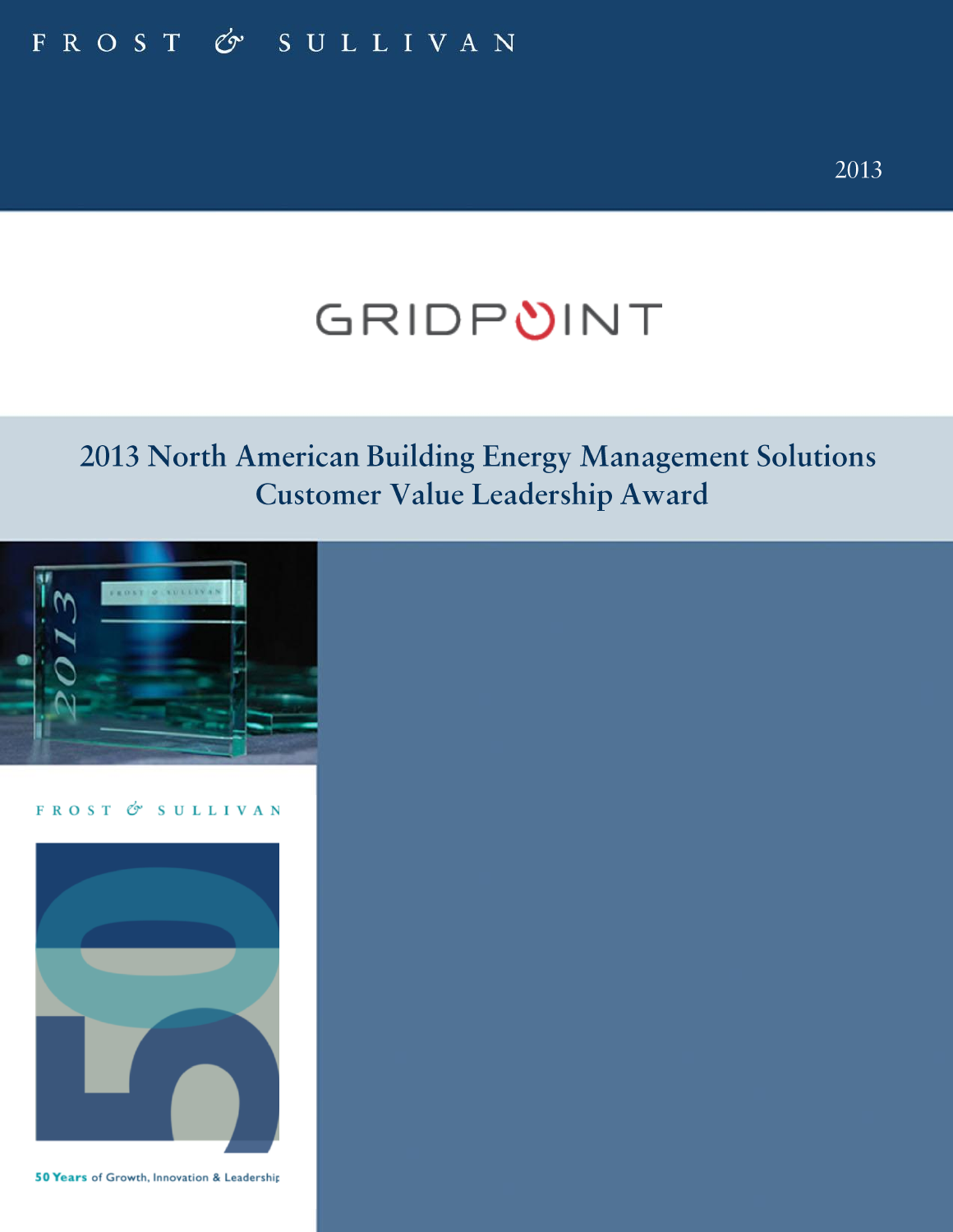# **Customer Value Leadership Award Building Energy Management Solutions North America, 2013**

## **Frost & Sullivan's Global Research Platform**

Frost & Sullivan is in its 50th year in business with a global research organization of 1,800 analysts and consultants who monitor more than 300 industries and 250,000 companies. The company's research philosophy originates with the CEO's 360-Degree Perspective™, which serves as the foundation of its TEAM Research™ methodology. This unique approach enables us to determine how best-in-class companies worldwide manage growth, innovation and leadership. Based on the findings of this Best Practices research, Frost & Sullivan is proud to present the 2013 North American Customer Value Leadership Award in Building Energy Management Solutions (EMS) to GridPoint, Inc.

## **Significance of the Customer Value Enhancement Award**

#### **Key Industry Challenges Addressed by Superior Customer Initiatives**

Energy management is an essential priority for buildings and facilities  $-$  not just for immediate energy cost savings, but from a broader perspective encompassing sustainability stewardship, more efficient resource allocation, image, tenant expectations, and long-term return on investment. However, Frost & Sullivan notes that the achievement of optimized energy management can be a complex and expensive proposition, given the inherent inadequacy in several EMS that are available at present to building portfolio owners and managers.

Frost & Sullivan points out that a proven way of achieving operational performance and cost efficiencies in facilities has been through the integration of disparate mechanical systems and devices for unified control, management, data sharing, and visibility into the energy performance of these systems. However, the benefits of deploying such unified control lies in the system's ability to generate, share, and allow for actions to be carried out on real-time data through an integrated software suite. In reality, multiple fragmented tools are patched together to achieve this purpose, as witnessed in a myriad of software solutions that are offered to building operators as energy management and monitoring options. Furthermore, application suites differ by energy management, asset management, and environmental monitoring functions.

Frost & Sullivan feels that this challenge is further magnified when a portfolio of sites and fit-outs are taken into consideration, where a unified energy management platform is expected to handle the needs of a multitude of operating facilities.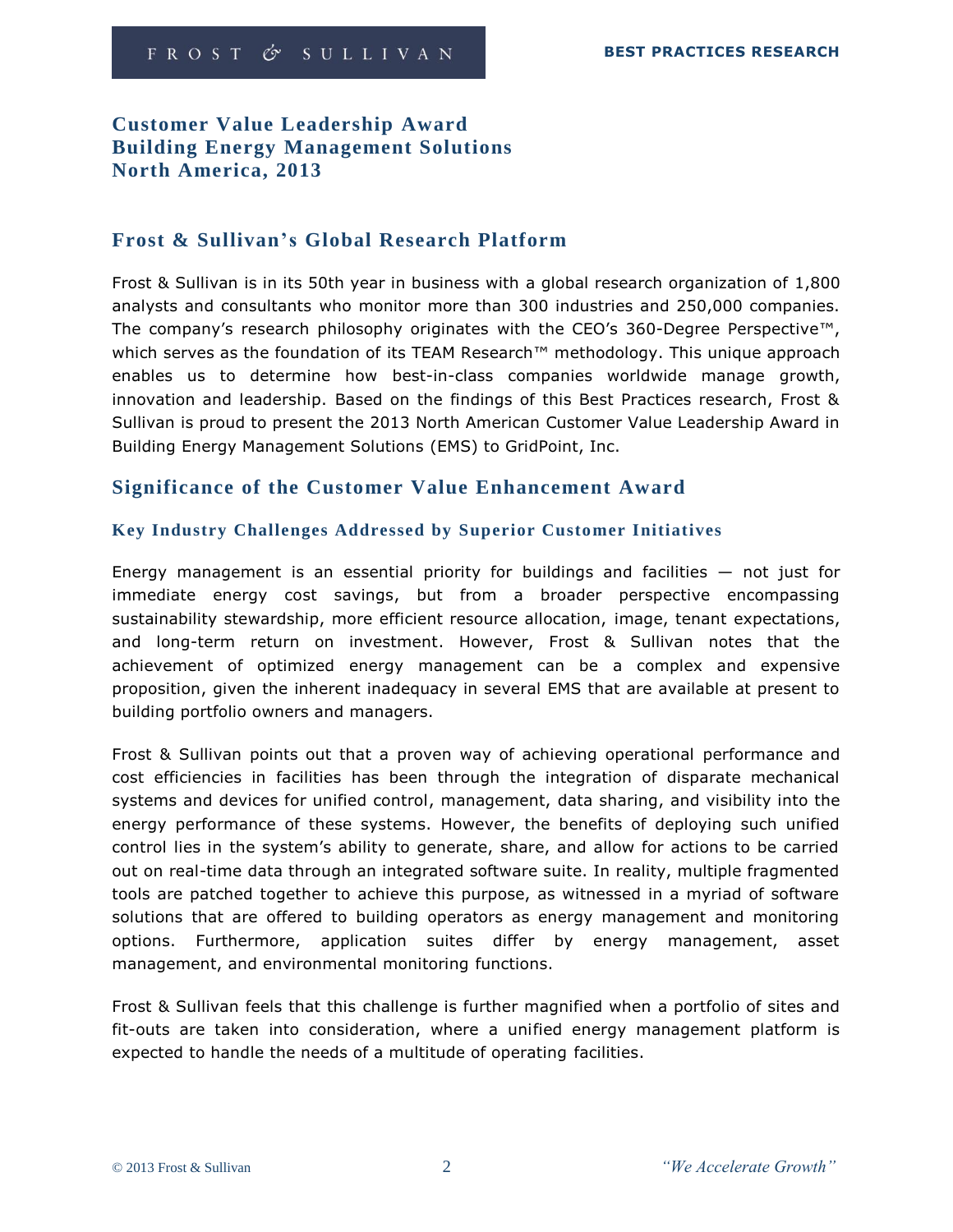Upon a review of the various EMS available to the building operators and managers at present, Frost & Sullivan firmly believes that the data-driven EMS solution from GridPoint is by far the most comprehensive and innovative product platform that offers incremental value to its customers. Besides generating both historic and real-time data on energy consumption, it also includes billing and production data from distributed generation sources, such as solar and storage energy systems. The solution holistically combines controls, sub-metering, and monitoring capabilities that allow for data aggregation, monitoring and analytics, and project tracking. Additional energy advisory and managed services add further value GridPoint's customers, resulting in an optimized purchase decisions, with continued efficiency gains and savings.

# **Best Practice Award Analysis for GridPoint, Inc.**

The Frost & Sullivan Customer Value Leadership Award is presented each year to the company that has demonstrated excellence in implementing strategies that proactively create value for its customers with a focus on improving the return on the investment that customers make in its services or products. This Award recognizes the company's inordinate focus on enhancing the value that its customers receive, beyond offering a truly innovative product platform, leading to improved customer growth and ultimately business expansion.

Frost & Sullivan independent analysis indicates that the unique factors responsible for GridPoint's growing customer reach, and strengthening its brand position, stem from the company's distinctive product platform and ability to work with customers' unique needs to deliver distinguishing value enhancements in the area of energy management and monitoring.

#### **Factor 1: Comprehensive Product Platform**

GridPoint's integrated suite of EMS and managed services offers a highly novel approach to enterprise energy management. At the heart of it lies GridPoint's robust energy management software platform—the GridPoint Energy Manager™. Its vast suite of applications include cloud-based data integration and aggregation capabilities from a host of devices, centralized multi-site management and control capabilities, data monitoring, and dashboards across a variety of consumption loads such as lighting, temperature controls, humidity, carbon emissions, water, gas, etc., and finally smart alarms to mitigate risks across the enterprise.

Additionally, with GridPoint's continued innovation, other facets are expected to be integrated into this application suite by the end of 2013 and first half 2014. These upgrades will include advanced control algorithms for proactive optimization of energy consumption, carbon conversion, and bill and rate optimization capabilities. When compared to other EMS substitutes, this is truly an unparalleled breadth of capability from a single EMS that is available to the building energy management industry at present.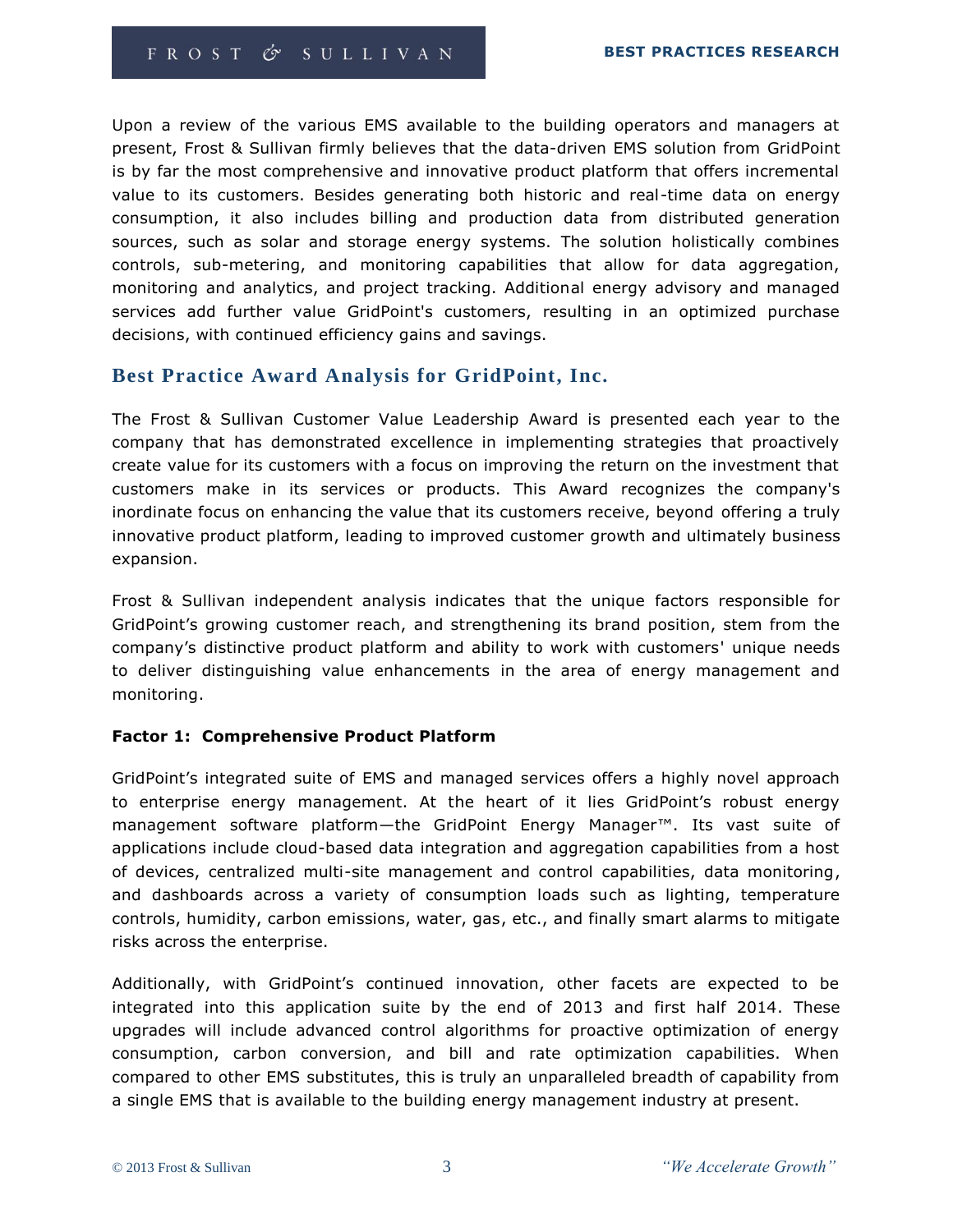Complementing this software suite is GridPoint's energy management hardware set-up, which brings together in-house and third-party-integrated controllers, meters, thermostats, and sensors. Finally, advisory and managed services, ranging from demand response tracking and analysis, customized analysis, trouble shooting, and project support, to name a few, make the GridPoint EMS a clear breakaway from other point solutions offered by competitors.

#### **Factor 2: Meaningful Real-Time, Data-Aided Approach**

A key differentiating aspect of GridPoint's EMS is the ability to gather the most appropriate amount of data pertaining to consumption, production, trends, and frequency. The ability to carry out granular analytics on such data and covert that into actionable information enables end users to predict energy performance, generates adequate feedback, and allows for continued improvement and optimization. And, since such data is collected on an enterprise-wide basis, results and best practices can be compared and replicated across other facilities within the portfolio, resulting in continued operation and maintenance savings. This comprehensive monitoring and reporting allows building managers to undertake predictive maintenance, enhance system efficiency, and avoid costly repairs and retrofits. The benefits are equally applicable to third-party facility operators and maintenance providers in that they are able to justify distinct savings to their customers.

#### **Factor 3: Rapid Payback and Continued Savings**

The move from traditional brick-and-mortar installations to the cloud-based model allows for attractive cost-benefit analysis for customers. As GridPoint's software and hardware cohesively combines such a host of critical features, customers realize quicker payback by installing it over competing systems. Overall, customers can expect 10 to 30 percent total savings per site/month, spread across critical areas such as controls and instrumentation savings, operational and capital savings, and continued savings from ongoing enhancements.

Predictive energy monitoring and optimization help customers avoid downtimes and untimely repairs. The advanced features embedded in GridPoint's EMS, such as building instrumentation with advanced automation, control algorithms, real-time dashboards, and alarm notifications, allow for quick fault detection and diagnostics that have helped customers avoid revenue losses. In addition to operational savings, customers can also avail of benefits from utility-led demand-response programs. For instance, GridPoint's solution helps customers to manage energy use during peak periods and power resale with distributed generation.

Other quantifiable benefits include the ability to spot billing inaccuracies, estimation of future energy spend, and tracking of carbon emissions. Above all, the data-driven approach helps customers identify overcapacity in design and equipment outlay that can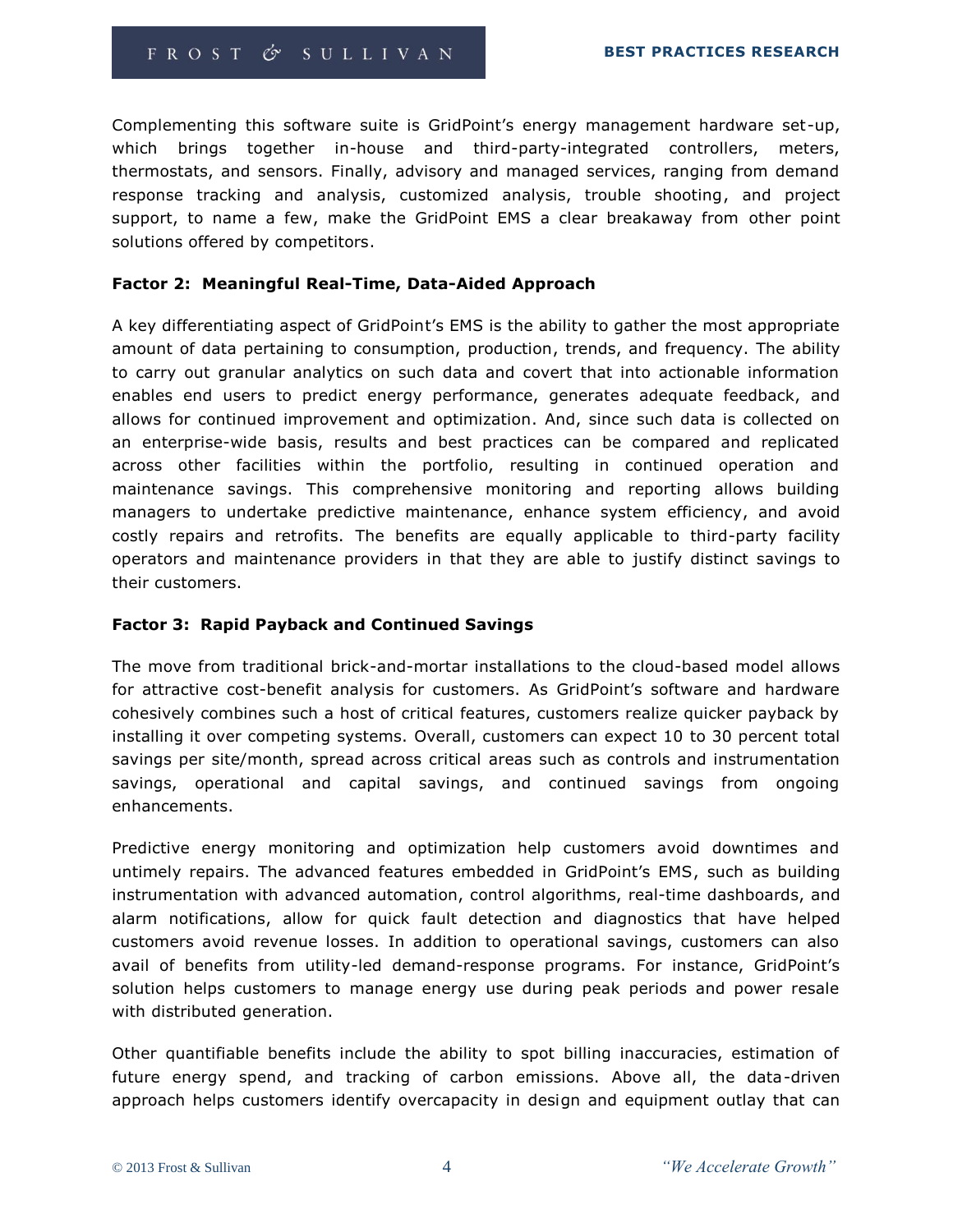allow for reduction in capital expenditure, when applied at the conceptual facility planning stages.

#### **Factor 4: Impressive Customer Reach and Steady Growth**

Given the distinguishing features associated with GridPoint's energy management solution, Frost & Sullivan appreciates the fact that customer acceptance levels have been quite encouraging. The company has achieved significant market penetration amongst a wide range of vertical clients covering commercial, industrial, retail, restaurant chains, grocery chains, pharmacy chains, and convenience stores, as well as public facilities and government clients. With a double-digit increase in customer bookings registered year-onyear, at present its diversified base of clientele measures well over one hundred key clients spread across the United States and Canada. The value derived from choosing GridPoint is clearly evident, given the fact that customers benefit from choosing a comprehensive onestop solution provider over piecemeal single-point providers.

Equally unique is GridPoint's go-to-market strategy, fully backed by a consultative approach to customer needs. The EMS industry is currently marked by a fragmented competitive landscape of product providers that lack a solution-driven approach to meeting customer requirements. GridPoint, in this regard, truly outpaces its competitors.

# **Conclusion**

GridPoint's steady innovation initiatives and ability to introduce a highly compatible and versatile EMS for built environments work seamlessly to provide cost benefits, aid emergency preparedness, and offer predictive management of resources. These attributes place the company distinctively apart from other EMS providers in the market. With the flexibility and scalability of the software suite, integrated hardware featuring strong purpose-built and third-party solutions, and energy advisory services, the company continues to expand on its vision of predictive energy management, monitoring, and optimization. The need, technology, and timing are ripe for the rapid deployment of full scale EMS to meet this growing need of the building industry. Due to its unique technology and business approach, GridPoint has broken down pertinent cost barriers in the deployment of fully managed and smart EMS, when evaluated at total cost of ownership.

Due to the above reasons, and based on Frost & Sullivan independent analysis, GridPoint is recognized with the 2013 Customer Value Leadership Award.